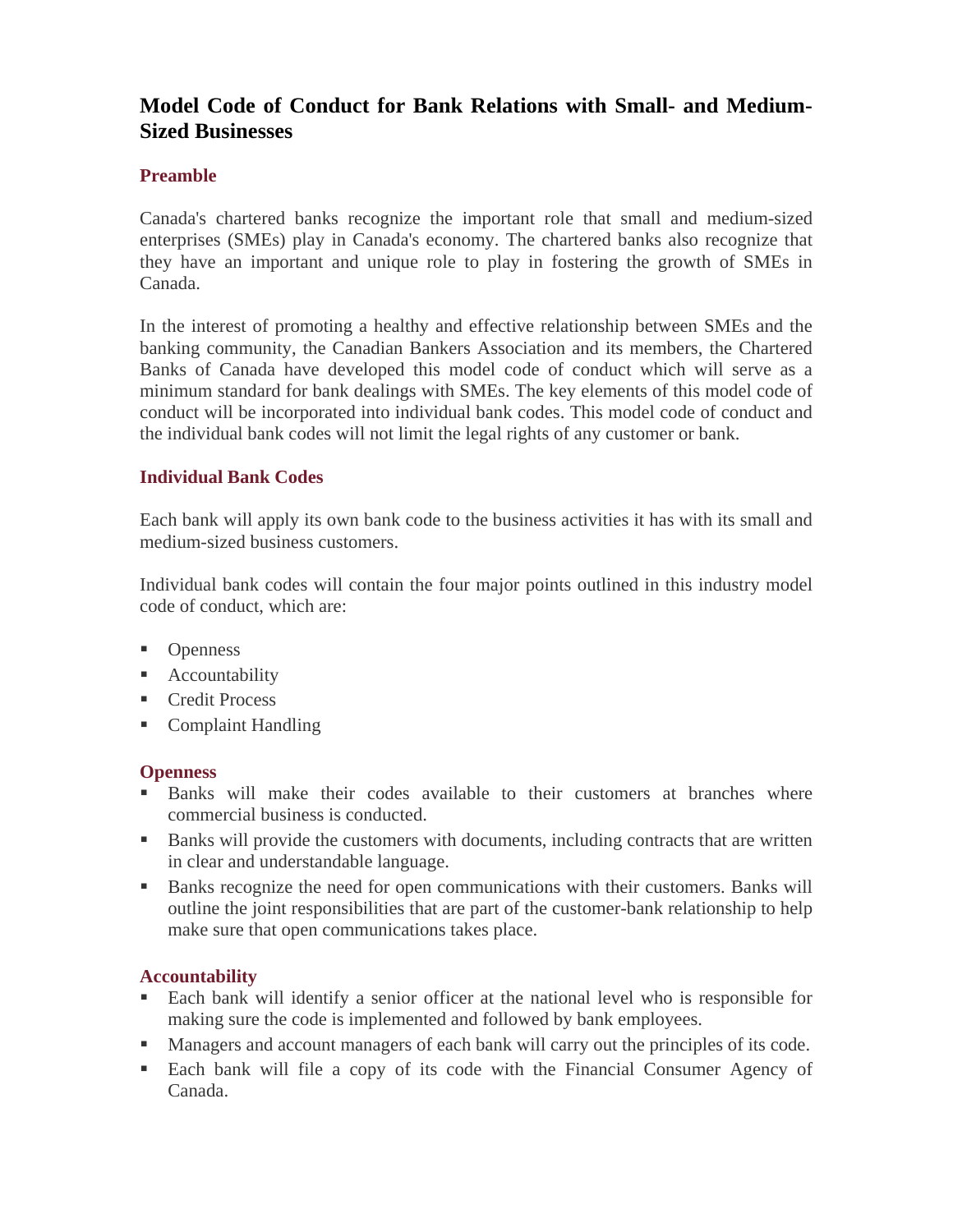# **Credit Process**

# *Applications for Credit*

- Banks will make the following information available to each customer for the purposes of obtaining business credit:
- Directions on how to apply for credit
- An explanation of the requirements needed to obtain bank credit (such as collateral security)
- Guidelines on how to prepare a business plan
- An estimate of how long it will take before a credit decision will be made.

# *Credit Approval*

- Each credit application will be judged on its own merits.
- When an application for credit is approved, the bank will inform the customer about the terms and conditions of the financing including the information and documentation needed by the bank both before and after the loan is granted. This information will be provided in writing should the customer request it.

# *If Credit is Declined*

- If an application for credit is declined, the bank will inform the customer about:
- $\blacksquare$  The main reason(s) for the decision
- The requirements necessary for the bank to reconsider the application
- Available information on alternative sources of financing which could include government programs, venture capital, etc.

## *Changing Circumstances in the Credit Relationship*

- Sometimes customers who have a credit relationship with their bank experience a significant change in their business, which could include financial difficulty. In these circumstances, banks will carefully review the existing arrangement before deciding if any action should be taken.
- If there are changes in the credit relationship, banks will inform customers as soon as possible about the need for on-going, additional information. Banks will give customers a reasonable opportunity to provide this information.
- Under normal circumstances, banks will provide their customers with a minimum of 15-calendar days' notice of any bank actions taken because of a change in the credit relationship.
- Each bank must inform its customer when changes are made to the terms, conditions, fees or lending margins that are specific to that customer's credit relationship with the bank.

## **Complaint Handling**

 Each bank will ensure that a complaint resolution procedure is available for use by its small and medium-sized commercial customers. Each bank will provide its customers with the information they need to use their bank's complaint resolution procedure.